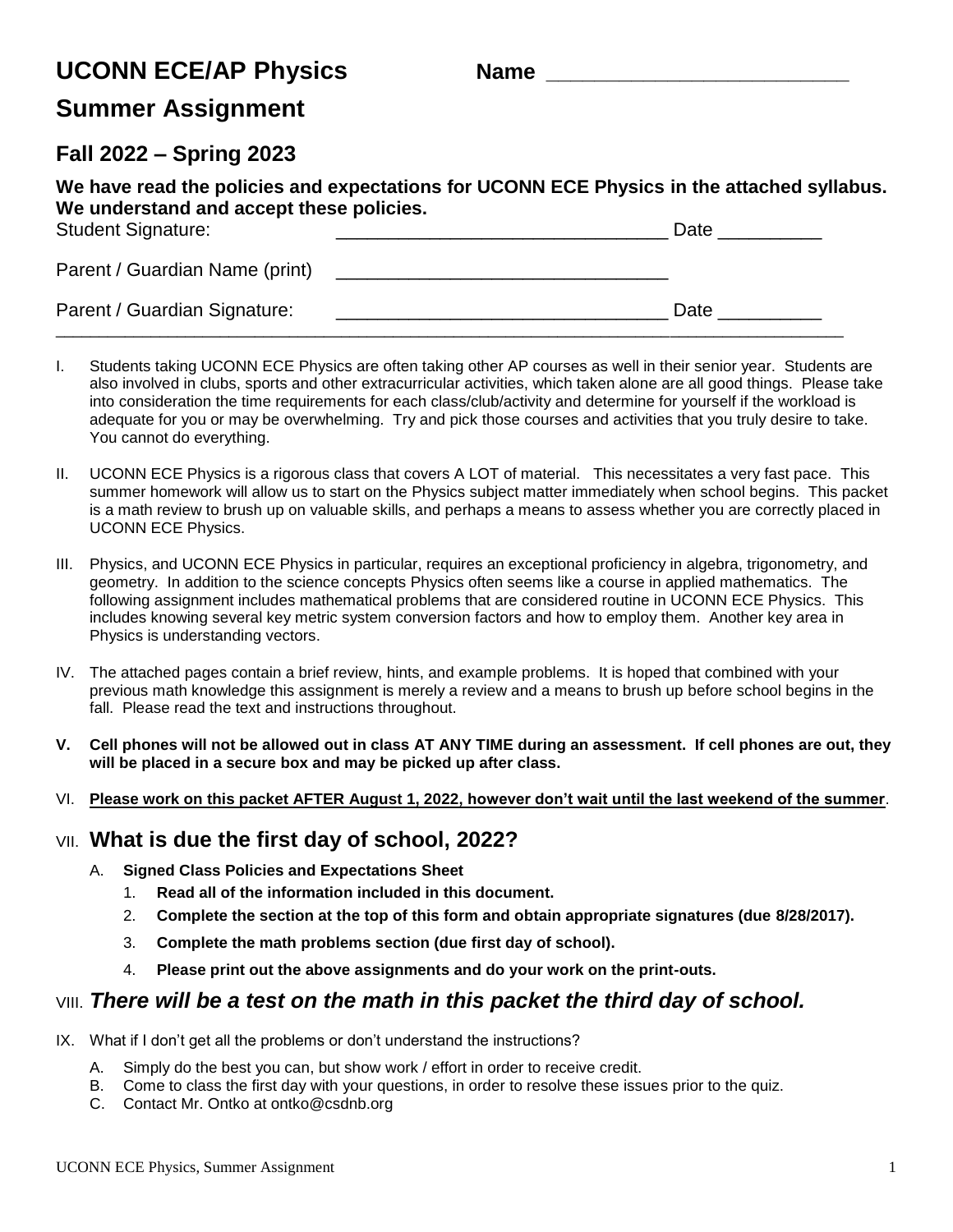## Summer Work

Since physics is the study of relationships in nature, and these relationships are often expressed in the form of mathematical equations, we are requiring you to spend time this summer solving some math problems that we typically see in Physics. The following are ordinary physics problems. Place the answer in scientific notation when appropriate and simplify the units (Scientific notation is used when it takes less time to write than the ordinary number does. As an example 200 is easier to write than 2.00 $\times$ 10<sup>2</sup>, but 2.00 $\times$ 10<sup>8</sup> is easier to write than 200,000,000). Do your best to cancel units, and attempt to show the simplified units in the final answer.

a. 
$$
T_s = 2\pi \sqrt{\frac{4.5 \times 10^{-2} kg}{2.0 \times 10^{3} kg/s^{2}}} =
$$
  
\nb.  $K = \frac{1}{2} (6.6 \times 10^{2} kg)(2.11 \times 10^{4} m/s)^{2} =$   
\nc.  $F = (9.0 \times 10^{9} \frac{N \cdot m^{2}}{C^{2}}) \frac{(3.2 \times 10^{-9} C)(9.6 \times 10^{-9} C)}{(0.32 m)^{2}} =$   
\nd.  $\frac{1}{R_p} = \frac{1}{4.5 \times 10^{2} \Omega} + \frac{1}{9.4 \times 10^{2} \Omega}$   $R_p =$   
\ne.  $e = \frac{1.7 \times 10^{3} J - 3.3 \times 10^{2} J}{1.7 \times 10^{3} J} =$   
\nf. 1.33 sin 25.0° = 1.50 sin  $\theta$   $\theta =$ 

Often problems in Physics are done with variables only. Solve for the variable indicated. Don't let the different letters confuse you. Manipulate them algebraically as though they were numbers.

| h. $v^2 = v_o^2 + 2a(s - s_o)$ , $a =$         |            | n. $B = \frac{\mu_o}{2\pi} \frac{I}{r}$ , $r = -$          |  |
|------------------------------------------------|------------|------------------------------------------------------------|--|
| i. $K = \frac{1}{2}kx^2$                       | $, x =$    | o. $x_m = \frac{m\lambda L}{d}$ , $d =$                    |  |
| j. $T_p = 2\pi \sqrt{\frac{\ell}{g}}$          | $, g = \_$ | p. $pV = nRT$ , $T =$                                      |  |
| k. $F_g = G \frac{m_1 m_2}{r^2}$               | $r =$      | q. $\sin \theta_c = \frac{n_1}{n_2}$ , $\theta_c =$ _      |  |
| 1. $mgh = \frac{1}{2}mv^2$                     | $, v =$    | r. $qV = \frac{1}{2}mv^2$ , $v =$                          |  |
| m. $x = x_o + v_o t + \frac{1}{2}at^2$ , $t =$ |            | s. $\frac{1}{f} = \frac{1}{s_o} + \frac{1}{s_i}$ , $s_i =$ |  |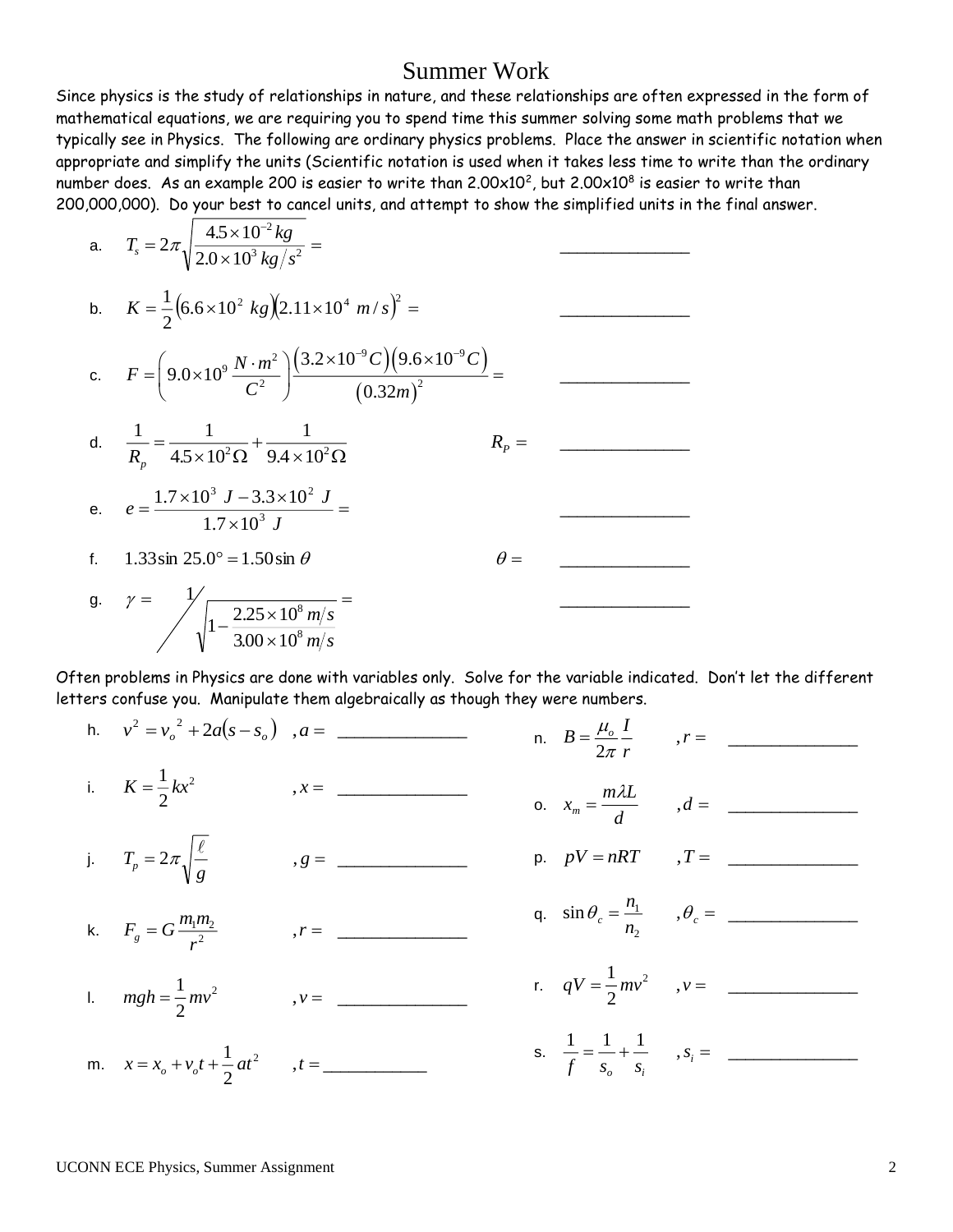Physics uses the *KMS* system (*SI*: System International). *KMS* stands for kilogram, meter, second. These are the units of choice of physics. The equations in physics depend on unit agreement. So you must convert to *KMS* in most problems to arrive at the correct answer.

kilometers (*km*) to meters (*m*) and meters to kilometers gram (*g*) to kilogram (*kg*) centimeters (*cm*) to meters (*m*) and meters to centimeters Celsius (*<sup>o</sup>C*) to Kelvin (*K*) millimeters (*mm*) to meters (*m*) and meters to millimeters atmospheres (*atm*) to Pascals (*Pa*) nanometers (*nm*) to meters (*m*) and metes to nanometers micrometers (*m*) to meters (*m*)

Other conversions will be taught as they become necessary.

liters  $(L)$  to cubic meters  $(m^3)$ 

What if you don't know the conversion factors? Colleges want students who can find their own information (so do employers). Hint: Try a good dictionary and look under "measure" or "measurement". Or the Internet? Enjoy.



 $30^\circ$ 

 $\theta$ 

Solve the following geometric problems.

\_\_\_\_\_\_\_\_\_\_\_\_\_\_\_

\_\_\_\_\_\_\_\_\_\_\_\_\_\_\_

- a. Line *B* touches the circle at a single point. Line *A* extends through the center of the circle.
	- i. What type of line is line *B* in reference to the circle?
	- ii. How large is the angle between lines *A* and *B*?



| b. | What is angle C?         | $\overline{C}$               |
|----|--------------------------|------------------------------|
|    |                          | $30^{\circ}$<br>$45^{\circ}$ |
| C. | What is angle $\theta$ ? | $30^\circ$<br>θ              |
| d. | How large is $\theta$ ?  |                              |